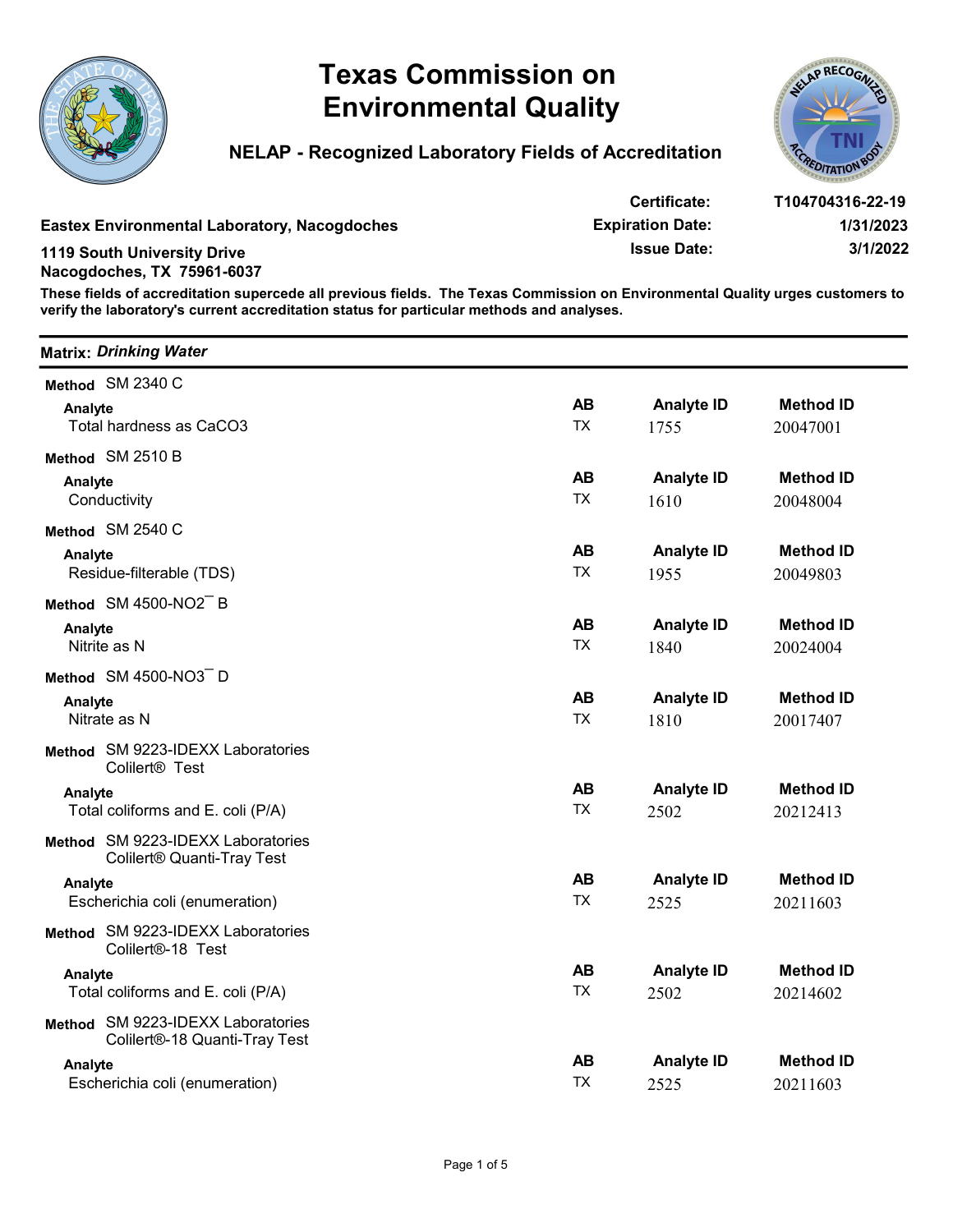



|                                                                  | <b>Texas Commission on</b><br><b>Environmental Quality</b>                                                                                                                                                                 |                         |                                                                      | CLAP RECOG                                |
|------------------------------------------------------------------|----------------------------------------------------------------------------------------------------------------------------------------------------------------------------------------------------------------------------|-------------------------|----------------------------------------------------------------------|-------------------------------------------|
|                                                                  | <b>NELAP - Recognized Laboratory Fields of Accreditation</b>                                                                                                                                                               |                         |                                                                      | 'OITATION                                 |
|                                                                  | <b>Eastex Environmental Laboratory, Nacogdoches</b>                                                                                                                                                                        |                         | <b>Certificate:</b><br><b>Expiration Date:</b><br><b>Issue Date:</b> | T104704316-22-19<br>1/31/2023<br>3/1/2022 |
| <b>1119 South University Drive</b><br>Nacogdoches, TX 75961-6037 | These fields of accreditation supercede all previous fields. The Texas Commission on Environmental Quality urges customers to<br>verify the laboratory's current accreditation status for particular methods and analyses. |                         |                                                                      |                                           |
| <b>Matrix: Non-Potable Water</b>                                 |                                                                                                                                                                                                                            |                         |                                                                      |                                           |
| Method ASTM D516                                                 |                                                                                                                                                                                                                            |                         |                                                                      |                                           |
| Analyte<br>Sulfate                                               |                                                                                                                                                                                                                            | <b>AB</b><br><b>TX</b>  | <b>Analyte ID</b><br>2000                                            | <b>Method ID</b><br>30002201              |
| Method EPA 160.4                                                 |                                                                                                                                                                                                                            |                         |                                                                      |                                           |
| Analyte<br>Residue-volatile                                      |                                                                                                                                                                                                                            | <b>AB</b><br><b>TX</b>  | <b>Analyte ID</b><br>1970                                            | <b>Method ID</b><br>10010409              |
| Method EPA 1664                                                  |                                                                                                                                                                                                                            |                         |                                                                      |                                           |
| Analyte                                                          | n-Hexane Extractable Material (HEM) (O&G)                                                                                                                                                                                  | <b>AB</b><br>TX         | <b>Analyte ID</b><br>1803                                            | <b>Method ID</b><br>10127807              |
| Method EPA 215.2                                                 |                                                                                                                                                                                                                            |                         |                                                                      |                                           |
| Analyte<br>Calcium                                               |                                                                                                                                                                                                                            | <b>AB</b><br>TX         | <b>Analyte ID</b><br>1035                                            | <b>Method ID</b><br>10025204              |
| Method EPA 410.4                                                 |                                                                                                                                                                                                                            |                         |                                                                      |                                           |
| Analyte<br>Chemical oxygen demand (COD)                          |                                                                                                                                                                                                                            | <b>AB</b><br>${\sf TX}$ | <b>Analyte ID</b><br>1565                                            | <b>Method ID</b><br>10077404              |
| Method EPA 420.1                                                 |                                                                                                                                                                                                                            |                         |                                                                      |                                           |
| Analyte<br><b>Total phenolics</b>                                |                                                                                                                                                                                                                            | <b>AB</b><br>${\sf TX}$ | <b>Analyte ID</b><br>1905                                            | <b>Method ID</b><br>10079400              |
| Method IDEXX Laboratories Colilert®                              |                                                                                                                                                                                                                            |                         |                                                                      |                                           |
| Analyte<br>Escherichia coli (enumeration)                        |                                                                                                                                                                                                                            | <b>AB</b><br>TX         | <b>Analyte ID</b><br>2525                                            | <b>Method ID</b><br>60002600              |
| Method IDEXX Laboratories Colilert®-18                           |                                                                                                                                                                                                                            |                         |                                                                      |                                           |
| Analyte<br>Escherichia coli (enumeration)                        |                                                                                                                                                                                                                            | <b>AB</b><br>${\sf TX}$ | <b>Analyte ID</b><br>2525                                            | <b>Method ID</b><br>20212800              |
| Method SM 2120 B                                                 |                                                                                                                                                                                                                            |                         |                                                                      |                                           |
| Analyte<br>Color                                                 |                                                                                                                                                                                                                            | <b>AB</b><br>TX         | <b>Analyte ID</b><br>1605                                            | <b>Method ID</b><br>20223807              |
| Method SM 2320 B                                                 |                                                                                                                                                                                                                            |                         |                                                                      |                                           |
| Analyte<br>Alkalinity as CaCO3                                   |                                                                                                                                                                                                                            | <b>AB</b><br>TX         | <b>Analyte ID</b><br>1505                                            | <b>Method ID</b><br>20045005              |
| Method SM 2340 C                                                 |                                                                                                                                                                                                                            |                         |                                                                      |                                           |
| Analyte                                                          | Page 2 of 5                                                                                                                                                                                                                | <b>AB</b>               | <b>Analyte ID</b>                                                    | <b>Method ID</b>                          |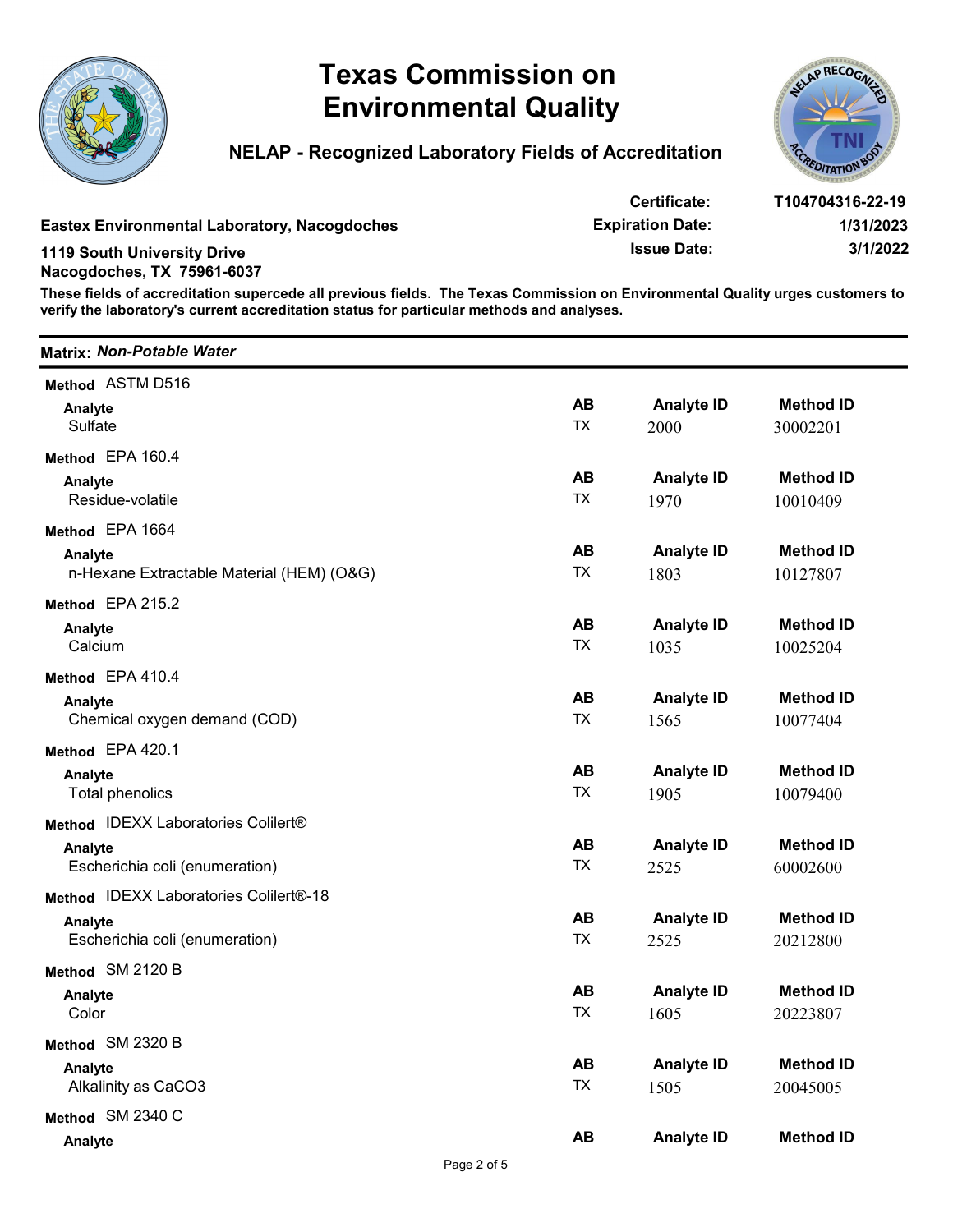



|                                     | <b>Texas Commission on</b><br><b>Environmental Quality</b>                                                                                                                                                                 |                         |                                                                      | AP RECOG                                  |
|-------------------------------------|----------------------------------------------------------------------------------------------------------------------------------------------------------------------------------------------------------------------------|-------------------------|----------------------------------------------------------------------|-------------------------------------------|
|                                     | <b>NELAP - Recognized Laboratory Fields of Accreditation</b>                                                                                                                                                               |                         |                                                                      | <b>DITATION</b>                           |
| <b>1119 South University Drive</b>  | <b>Eastex Environmental Laboratory, Nacogdoches</b>                                                                                                                                                                        |                         | <b>Certificate:</b><br><b>Expiration Date:</b><br><b>Issue Date:</b> | T104704316-22-19<br>1/31/2023<br>3/1/2022 |
| Nacogdoches, TX 75961-6037          | These fields of accreditation supercede all previous fields. The Texas Commission on Environmental Quality urges customers to<br>verify the laboratory's current accreditation status for particular methods and analyses. |                         |                                                                      |                                           |
| Matrix: Non-Potable Water           |                                                                                                                                                                                                                            |                         |                                                                      |                                           |
| Total hardness as CaCO3             |                                                                                                                                                                                                                            | <b>TX</b>               | 1755                                                                 | 20047001                                  |
| Method SM 2510 B                    |                                                                                                                                                                                                                            |                         |                                                                      |                                           |
| Analyte                             |                                                                                                                                                                                                                            | <b>AB</b>               | <b>Analyte ID</b>                                                    | <b>Method ID</b>                          |
| Conductivity                        |                                                                                                                                                                                                                            | <b>TX</b>               | 1610                                                                 | 20048004                                  |
| Method SM 2540 B                    |                                                                                                                                                                                                                            |                         |                                                                      |                                           |
| Analyte                             |                                                                                                                                                                                                                            | <b>AB</b>               | <b>Analyte ID</b>                                                    | <b>Method ID</b>                          |
| Residue-total (total solids)        |                                                                                                                                                                                                                            | <b>TX</b>               | 1950                                                                 | 20004608                                  |
| Method SM 2540 C                    |                                                                                                                                                                                                                            |                         |                                                                      |                                           |
| Analyte<br>Residue-filterable (TDS) |                                                                                                                                                                                                                            | <b>AB</b><br><b>TX</b>  | <b>Analyte ID</b><br>1955                                            | <b>Method ID</b><br>20049803              |
| Method SM 2540 D                    |                                                                                                                                                                                                                            |                         |                                                                      |                                           |
| Analyte                             |                                                                                                                                                                                                                            | <b>AB</b>               | <b>Analyte ID</b>                                                    | <b>Method ID</b>                          |
| Residue-nonfilterable (TSS)         |                                                                                                                                                                                                                            | <b>TX</b>               | 1960                                                                 | 20004802                                  |
| Method SM 3500-Cr B                 |                                                                                                                                                                                                                            |                         |                                                                      |                                           |
| Analyte<br>Chromium (VI)            |                                                                                                                                                                                                                            | <b>AB</b><br>${\sf TX}$ | <b>Analyte ID</b>                                                    | <b>Method ID</b>                          |
|                                     |                                                                                                                                                                                                                            |                         | 1045                                                                 | 20065809                                  |
| Method SM 4500-CI C                 |                                                                                                                                                                                                                            | <b>AB</b>               | <b>Analyte ID</b>                                                    | <b>Method ID</b>                          |
| Analyte<br>Chloride                 |                                                                                                                                                                                                                            | ${\sf TX}$              | 1575                                                                 | 20084804                                  |
| Method SM 4500-H+ B                 |                                                                                                                                                                                                                            |                         |                                                                      |                                           |
| Analyte                             |                                                                                                                                                                                                                            | <b>AB</b>               | <b>Analyte ID</b>                                                    | <b>Method ID</b>                          |
| pH                                  |                                                                                                                                                                                                                            | <b>TX</b>               | 1900                                                                 | 20104603                                  |
| Method SM 4500-NH3 D                |                                                                                                                                                                                                                            |                         |                                                                      |                                           |
| Analyte                             |                                                                                                                                                                                                                            | <b>AB</b>               | <b>Analyte ID</b>                                                    | <b>Method ID</b>                          |
| Ammonia as N                        |                                                                                                                                                                                                                            | ${\sf TX}$              | 1515                                                                 | 20108809                                  |
| Method SM 4500-NO2 B                |                                                                                                                                                                                                                            |                         |                                                                      |                                           |
| Analyte                             |                                                                                                                                                                                                                            | <b>AB</b>               | <b>Analyte ID</b>                                                    | <b>Method ID</b>                          |
| Nitrite as N                        |                                                                                                                                                                                                                            | <b>TX</b>               | 1840                                                                 | 20024004                                  |
|                                     |                                                                                                                                                                                                                            |                         |                                                                      |                                           |
| Method SM 4500-P E                  |                                                                                                                                                                                                                            | <b>AB</b>               | <b>Analyte ID</b>                                                    | <b>Method ID</b>                          |
| Analyte                             |                                                                                                                                                                                                                            |                         |                                                                      |                                           |
| Orthophosphate as P<br>Phosphorus   |                                                                                                                                                                                                                            | TX<br>TX                | 1870<br>1910                                                         | 20025803<br>20025803                      |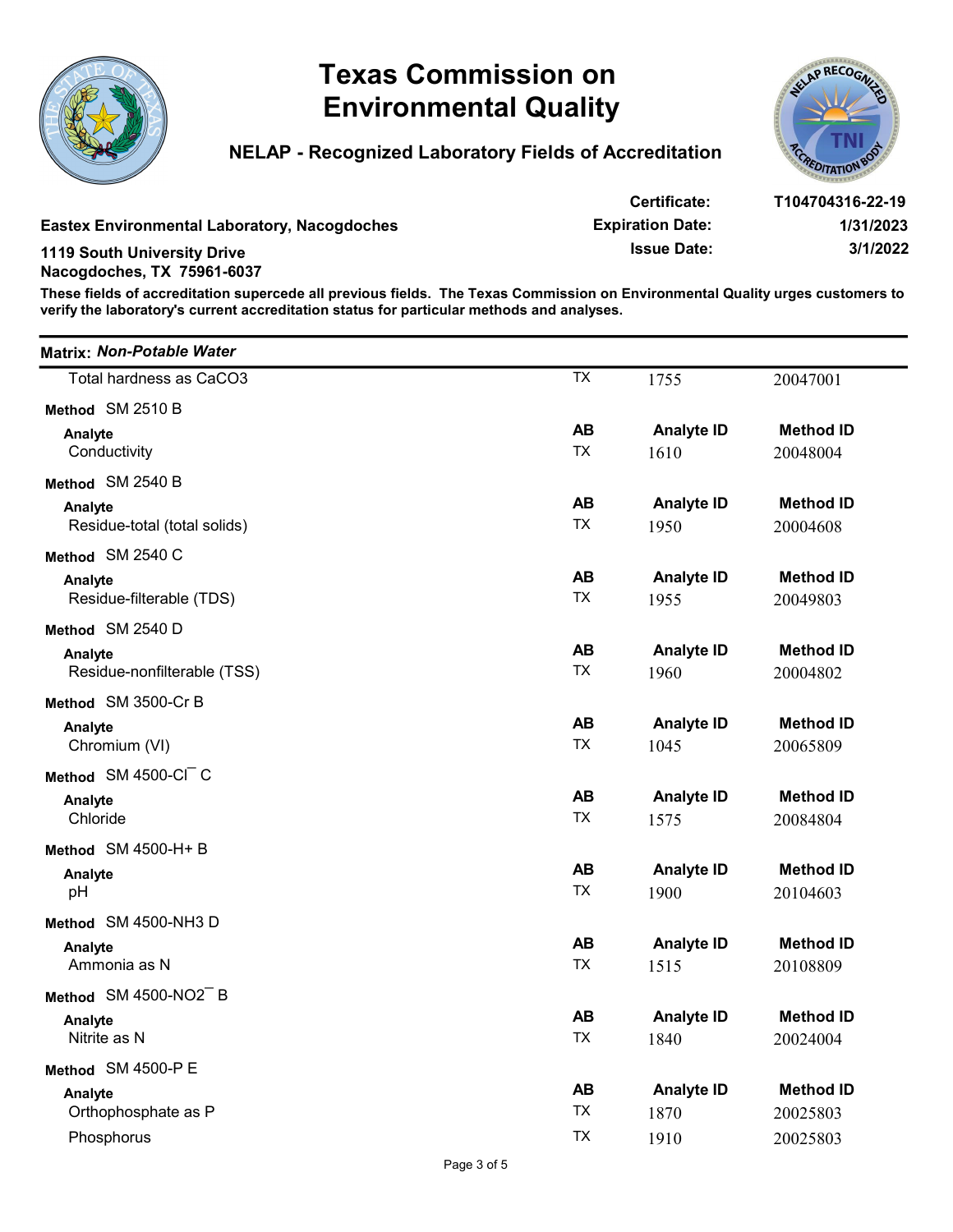





|                                                                  | <b>Texas Commission on</b><br><b>Environmental Quality</b><br><b>NELAP - Recognized Laboratory Fields of Accreditation</b>                                                                                                 |           |                         | AP RECO          |
|------------------------------------------------------------------|----------------------------------------------------------------------------------------------------------------------------------------------------------------------------------------------------------------------------|-----------|-------------------------|------------------|
|                                                                  |                                                                                                                                                                                                                            |           | <b>Certificate:</b>     | T104704316-22-19 |
|                                                                  |                                                                                                                                                                                                                            |           |                         |                  |
|                                                                  | <b>Eastex Environmental Laboratory, Nacogdoches</b>                                                                                                                                                                        |           | <b>Expiration Date:</b> | 1/31/2023        |
| <b>1119 South University Drive</b><br>Nacogdoches, TX 75961-6037 |                                                                                                                                                                                                                            |           | <b>Issue Date:</b>      | 3/1/2022         |
|                                                                  | These fields of accreditation supercede all previous fields. The Texas Commission on Environmental Quality urges customers to<br>verify the laboratory's current accreditation status for particular methods and analyses. |           |                         |                  |
| <b>Matrix: Non-Potable Water</b>                                 |                                                                                                                                                                                                                            |           |                         |                  |
| Method SM 5210 B                                                 |                                                                                                                                                                                                                            |           |                         |                  |
| Analyte                                                          |                                                                                                                                                                                                                            | <b>AB</b> | <b>Analyte ID</b>       | <b>Method ID</b> |
| Biochemical oxygen demand (BOD)                                  |                                                                                                                                                                                                                            | <b>TX</b> | 1530                    | 20027401         |